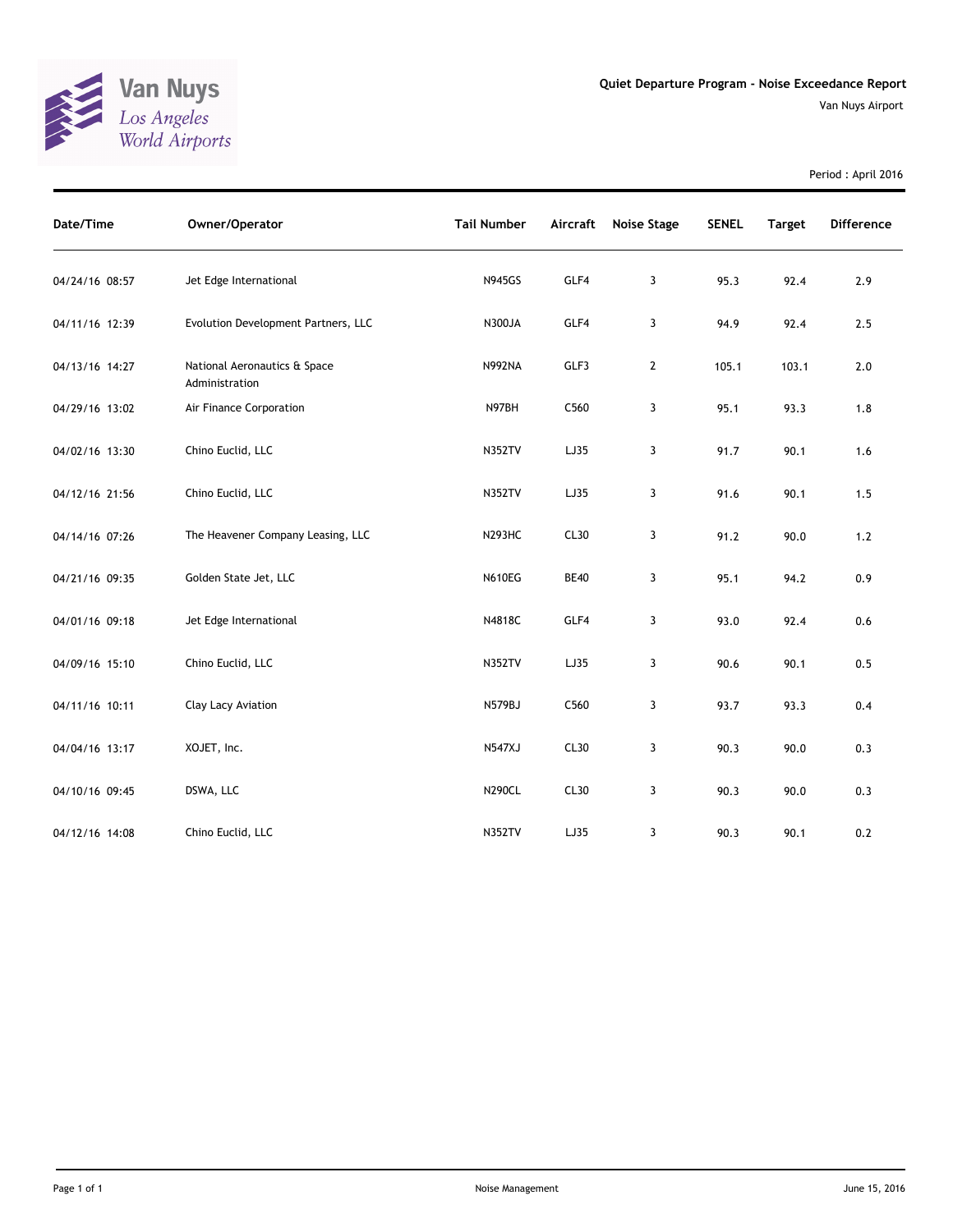

Period : April 2016

| Owner/Operator                              | <b>Departures Exceeding</b><br><b>Target Noise Level</b> | <b>Total Southbound</b><br><b>Jet Departures</b> |
|---------------------------------------------|----------------------------------------------------------|--------------------------------------------------|
| Chino Euclid, LLC                           | 4                                                        | 11                                               |
| Jet Edge International                      | $\overline{2}$                                           | 78                                               |
| Air Finance Corporation                     | $\mathbf{1}$                                             | $\mathbf{1}$                                     |
| DSWA, LLC                                   | $\mathbf{1}$                                             | 1                                                |
| National Aeronautics & Space Administration | 1                                                        |                                                  |
| The Heavener Company Leasing, LLC           | 1                                                        | 3                                                |
| Evolution Development Partners, LLC         | 1                                                        | 5                                                |
| Golden State Jet, LLC                       |                                                          | 25                                               |
| XOJET, Inc.                                 |                                                          | 44                                               |
| Clay Lacy Aviation                          | 1                                                        | 182                                              |
| 26 North Aviation, Inc.                     | 0                                                        | $\mathbf{1}$                                     |
| 650 Leasing, LLC                            | 0                                                        |                                                  |
| ABBVIE US, LLC                              | 0                                                        |                                                  |
| Aero Air, LLC                               | 0                                                        |                                                  |
| Aero Jet Services, LLC                      | 0                                                        |                                                  |
| Ahern Rentals, Inc.                         | 0                                                        |                                                  |
| Air 1, LLC                                  | 0                                                        |                                                  |
| Airway Charter Services                     | 0                                                        |                                                  |
| Alante Air Charter, LLC                     | 0                                                        |                                                  |
| Allstate Insurance Company                  | 0                                                        |                                                  |
| Ambrose Corporation                         | 0                                                        |                                                  |
| Andrew Bettis Aviation                      | 0                                                        |                                                  |
| Apollo Management, LP                       | 0                                                        |                                                  |
| Arapahoe Leasing, LLC                       | 0                                                        |                                                  |
| Aspen Air Leasing, LLC                      | 0                                                        |                                                  |
| Assembly Point Aviation, Inc.               | 0                                                        |                                                  |
| Astra SPX, LLC                              | 0                                                        |                                                  |
| Auto Properties II, LLC                     | 0                                                        |                                                  |
| Automotive Fleetserve, LLC                  | 0                                                        |                                                  |
| Axis Jet                                    | 0                                                        |                                                  |
| <b>BAM Aviation, LLC</b>                    | 0                                                        |                                                  |
| Bank Air, Inc.                              | 0                                                        | 1                                                |
| Banu, LLC                                   | 0                                                        | $\mathbf{1}$                                     |
| Bay Leasing, LLC                            | 0                                                        | 1                                                |
| BS Aviation Holdings, LLC                   | 0                                                        | 1                                                |
| C.B. Aviation, LLC                          | 0                                                        |                                                  |
| C510 Aviation, LLC                          | 0                                                        |                                                  |
| Calvin Klein Studio, LLC                    | 0                                                        |                                                  |
| Capital Transport, LLC                      | 0                                                        |                                                  |
| Cardal Incorporated                         | 0                                                        | 1                                                |

The Van Nuys Airport Fly Friendly - Quiet Departure Program asks that operators of jet aircraft use manufacturer's or NBAA quiet departure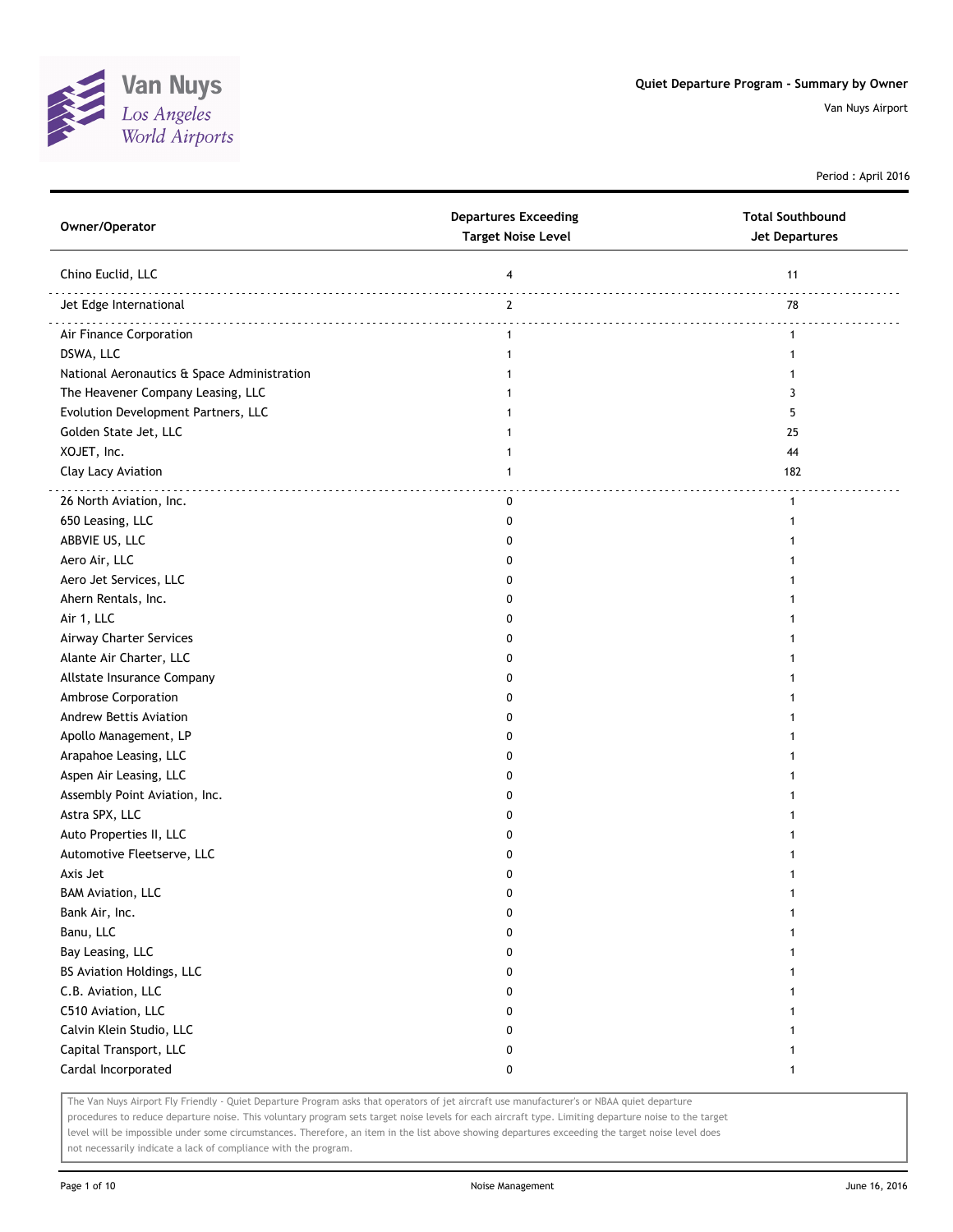

Period : April 2016

| Owner/Operator                                  | <b>Departures Exceeding</b><br><b>Target Noise Level</b> | <b>Total Southbound</b><br>Jet Departures |
|-------------------------------------------------|----------------------------------------------------------|-------------------------------------------|
| Causey Aviation Service, Inc.                   | 0                                                        | 1                                         |
| Cavendish Investing, Ltd.                       | 0                                                        | 1                                         |
| <b>CCMP Capital Advisors, LLC</b>               | 0                                                        |                                           |
| Central Management Services II LLC              | 0                                                        |                                           |
| CFS Air, LLC                                    | 0                                                        |                                           |
| Clark, Jeff Ray                                 | 0                                                        |                                           |
| <b>Comlux Aviation Malta</b>                    | 0                                                        |                                           |
| Corporate Eagle Flight Department               | 0                                                        |                                           |
| Cox Communications, Inc.                        | 0                                                        |                                           |
| Crescent Heights Sales, Inc.                    | 0                                                        |                                           |
| Crest Aviation, LLC                             | 0                                                        |                                           |
| Culbertson Aviation, LLC                        | 0                                                        |                                           |
| Dawson Montana LLC                              | 0                                                        |                                           |
| DC Aviation, LLC                                | 0                                                        |                                           |
| DD251, LLC                                      | 0                                                        |                                           |
| DeBartolo Property Group Flight Department      | 0                                                        |                                           |
| Dole Foods Flight Operations, Inc.              | 0                                                        |                                           |
| Duncan Aviation, Inc.                           | 0                                                        |                                           |
| Eagle Aircraft                                  | 0                                                        |                                           |
| Eagle Trust                                     | 0                                                        |                                           |
| Earth Star, Inc.                                | 0                                                        |                                           |
| Ed Schultz Broadcasting, LLC                    | 0                                                        |                                           |
| Edgewood Properties, Inc C/O JSM at Falcon, LLC | 0                                                        |                                           |
| <b>EF Education First</b>                       | 0                                                        |                                           |
| Elite Air, Inc.                                 | 0                                                        |                                           |
| <b>Emerson Electric Company</b>                 | 0                                                        |                                           |
| Enterprise II, LLC.                             | 0                                                        |                                           |
| Ernie Ball, Inc.                                | 0                                                        |                                           |
| Executive Aviation Services, Inc.               | 0                                                        |                                           |
| Executive Beechcraft Charters, Inc.             | 0                                                        |                                           |
| FALCON 50-054 LLC                               | 0                                                        |                                           |
| FBO Professionals Group, Inc.                   | 0                                                        | 1                                         |
| Federated Investors, Inc.                       |                                                          |                                           |
| Fischell Aviation 3.1, LLC                      |                                                          |                                           |
| Fitness Management Corporation                  | 0                                                        |                                           |
| FL Aviation Corp.                               | 0                                                        |                                           |
| Flight Solutions, Inc.                          | 0                                                        |                                           |
| Flightworks                                     | 0                                                        |                                           |
| FLY GROUP 444                                   | 0                                                        |                                           |
| Flying Star, Inc.                               | 0                                                        |                                           |
| Four C Air, Inc.                                | 0                                                        |                                           |

The Van Nuys Airport Fly Friendly - Quiet Departure Program asks that operators of jet aircraft use manufacturer's or NBAA quiet departure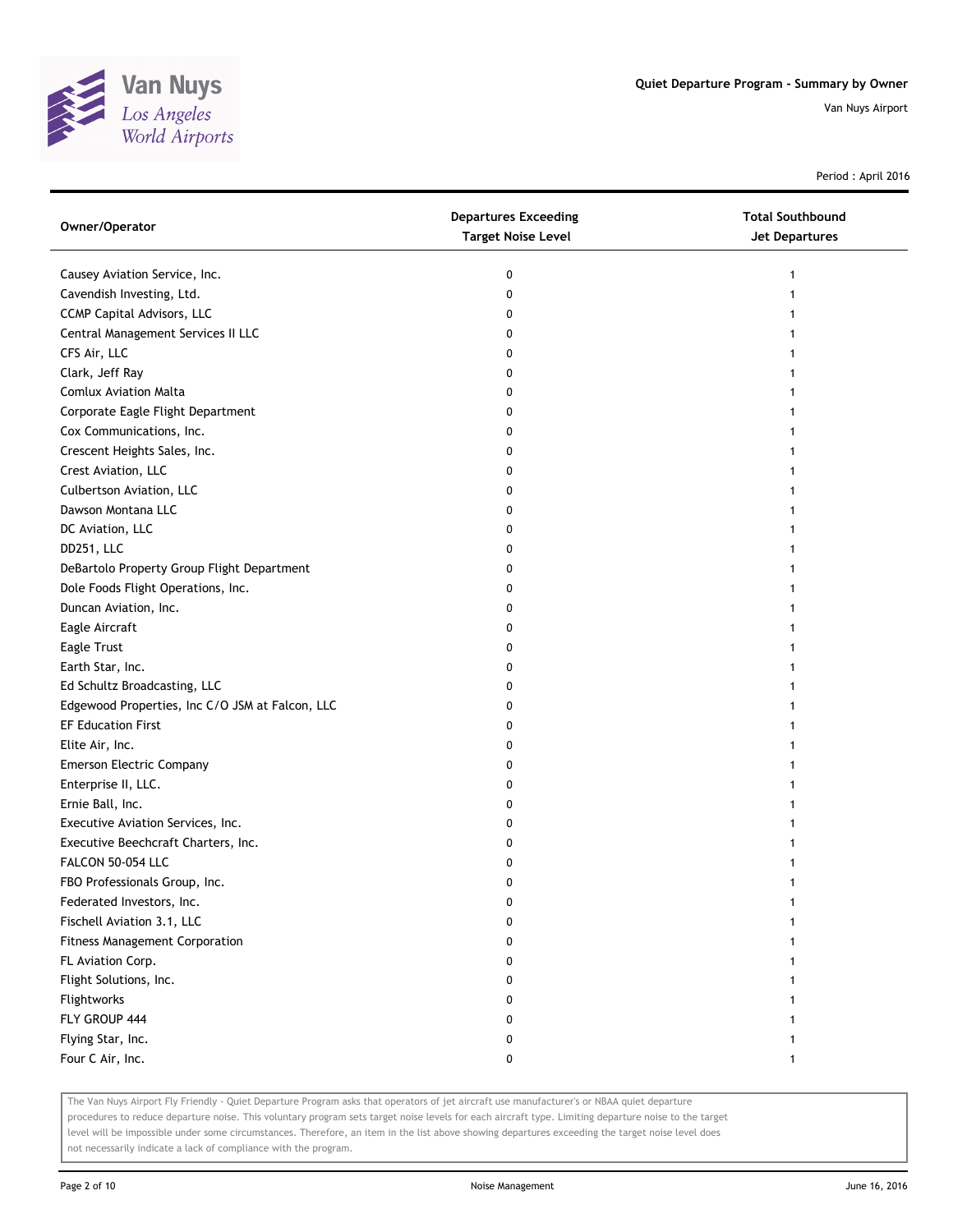

Period : April 2016

| Owner/Operator                     | <b>Departures Exceeding</b><br><b>Target Noise Level</b> | <b>Total Southbound</b><br><b>Jet Departures</b> |
|------------------------------------|----------------------------------------------------------|--------------------------------------------------|
| From the Heart Church Ministries   | 0                                                        | 1                                                |
| G650, LLC                          | 0                                                        | 1                                                |
| Gama Aviation                      | 0                                                        | 1                                                |
| Gary E. Milgard Family Foundation  | 0                                                        | 1                                                |
| Global Holdings, LLC               | 0                                                        | 1                                                |
| Goodman Properties, Inc.           | 0                                                        | 1                                                |
| <b>Grossman Company Properties</b> | 0                                                        |                                                  |
| Gruffy, LLC                        | 0                                                        |                                                  |
| Harpo, Inc.                        | 0                                                        |                                                  |
| High Altitude Holdings Limited     | 0                                                        |                                                  |
| Hill Air Company, Ltd              | 0                                                        |                                                  |
| Hiller, Stephen S.                 | 0                                                        |                                                  |
| IAC/InterActive Corporation        | 0                                                        | 1                                                |
| Independence Airlines, Inc.        | 0                                                        | 1                                                |
| Independent Cuss, LLC              | 0                                                        | 1                                                |
| International Jet Management GmbH  | 0                                                        | 1                                                |
| Irish Air, LLC                     | 0                                                        |                                                  |
| JACAIR, LLC                        | 0                                                        |                                                  |
| Jet Charter, Inc.                  | 0                                                        |                                                  |
| Jet Linx Aviation, LLC             | 0                                                        |                                                  |
| Jet Plaid, LLC                     | 0                                                        |                                                  |
| Jet-Alliance, Inc.                 | 0                                                        |                                                  |
| JetSelect Aviation, LLC            | 0                                                        | 1                                                |
| Jetsuite                           | 0                                                        | 1                                                |
| Johnson Controls Inc               | 0                                                        | 1                                                |
| Kendall Aviation, LLC              | 0                                                        | 1                                                |
| Key Air, LLC                       | 0                                                        |                                                  |
| Keystone Aviation, LLC             | 0                                                        |                                                  |
| <b>KPK Heliport</b>                | 0                                                        |                                                  |
| Las Vegas Jet, LLC                 | 0                                                        |                                                  |
| LJ Aircraft Sales, Inc.            | 0                                                        |                                                  |
| Longin Consultants, Inc.           | 0                                                        | 1                                                |
| M.G. Aviation, Inc.                | 0                                                        | 1                                                |
| Mach One Air Charters, Inc.        | 0                                                        |                                                  |
| Malibu Consulting, Ltd.            | 0                                                        |                                                  |
| Mannco, LLC                        | 0                                                        |                                                  |
| Marmalade Skies Aviation           | 0                                                        |                                                  |
| Marquis Aviation, Inc.             | 0                                                        |                                                  |
| Marvin Leasing, LLC.               | 0                                                        |                                                  |
| ME, LLC                            | 0                                                        |                                                  |
| Med Flight Air Ambulance, Inc.     | 0                                                        | 1                                                |

The Van Nuys Airport Fly Friendly - Quiet Departure Program asks that operators of jet aircraft use manufacturer's or NBAA quiet departure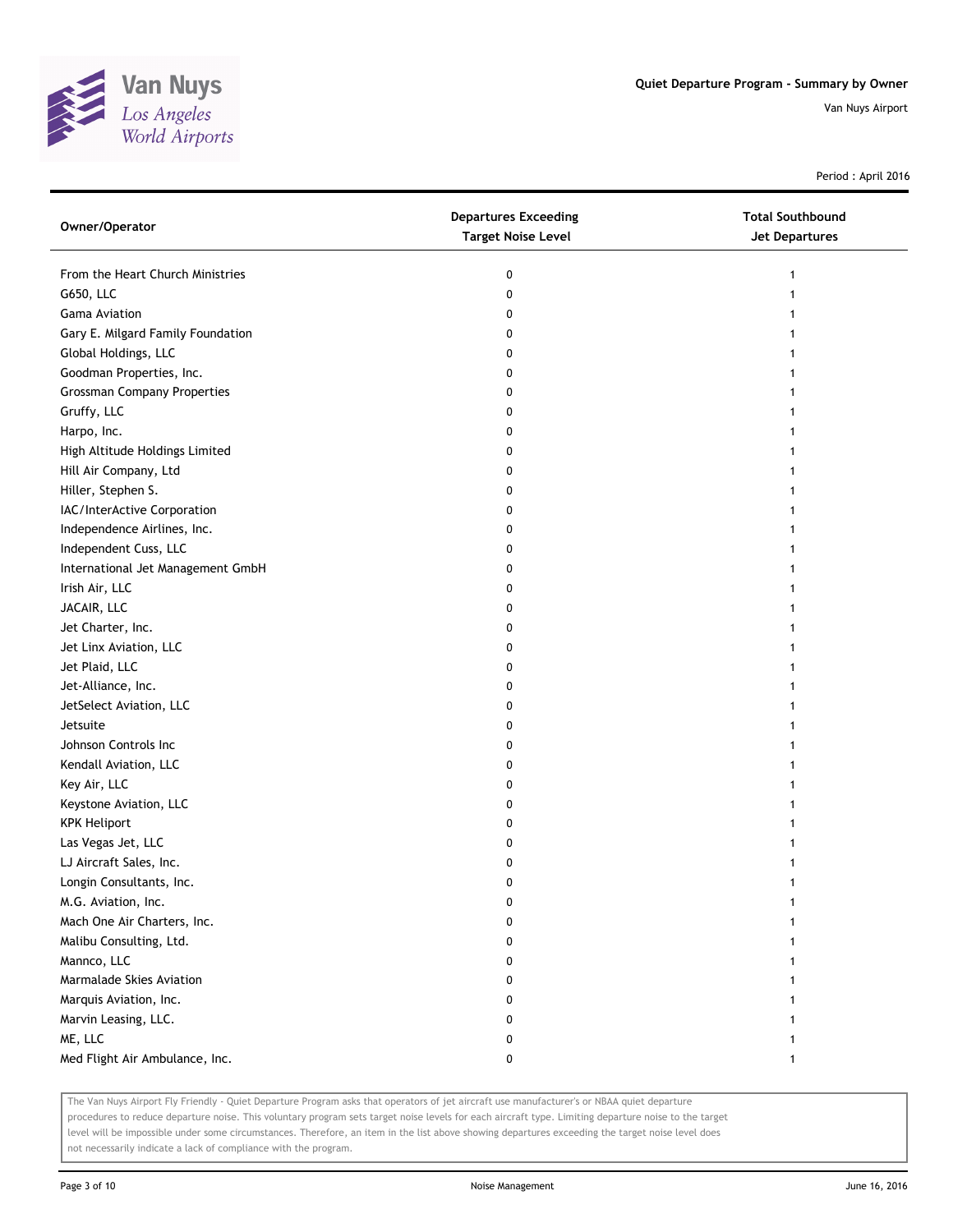

Period : April 2016

| Owner/Operator                        | <b>Departures Exceeding</b><br><b>Target Noise Level</b> | <b>Total Southbound</b><br><b>Jet Departures</b> |
|---------------------------------------|----------------------------------------------------------|--------------------------------------------------|
| Mega Investors LLC                    | 0                                                        | 1                                                |
| Mike Post Productions, Inc.           | 0                                                        |                                                  |
| Mirage Aviation, Ltd.                 | 0                                                        |                                                  |
| Mirage Resorts Inc.                   | 0                                                        | 1                                                |
| Mountain Aviation, Inc.               | 0                                                        |                                                  |
| MSG Aircraft Leasing, LLC             | 0                                                        |                                                  |
| MUSTANG SALLY AVIATION LLC            | 0                                                        |                                                  |
| N702SS LLC                            | 0                                                        |                                                  |
| Nabors Equipment Leasing 2, LLC       | 0                                                        |                                                  |
| Nevada 5 Aviation, LLC                | 0                                                        |                                                  |
| Nevada Air Transport, LLC             | 0                                                        |                                                  |
| NMH Aviation, Inc.                    | 0                                                        |                                                  |
| Non Stop Aviation, Inc.               | 0                                                        |                                                  |
| Northrop Grumman Corporation          | 0                                                        |                                                  |
| <b>NTA</b>                            | 0                                                        |                                                  |
| NWW Excel, Inc.                       | 0                                                        |                                                  |
| Oakland Air-PTK                       | 0                                                        |                                                  |
| Onward and Upward II, LLC             | 0                                                        |                                                  |
| PALM HILL EQUIPMENT LLC               | 0                                                        |                                                  |
| PARAGON 441 LLC.                      | 0                                                        |                                                  |
| PAT ENTERPRISES LLC                   | 0                                                        |                                                  |
| Pated, LLC                            | 0                                                        |                                                  |
| Pilgrim Enterprises C/O Castle & Cook | 0                                                        |                                                  |
| Pivotal Aviation II, LLC              | 0                                                        |                                                  |
| Pratt Aviation Pty. Ltd.              | 0                                                        |                                                  |
| Premier I, LLC                        | 0                                                        |                                                  |
| Presidential Aviation, Inc.           | 0                                                        |                                                  |
| Professional Jet, Inc.                | 0                                                        |                                                  |
| RB Aircraft Leasing, LLC              | 0                                                        |                                                  |
| RBL Aviation, LLC                     | 0                                                        |                                                  |
| Red, White, & Blue Pictures, Inc.     | 0                                                        |                                                  |
| RIO NECHES AVIATION II LLC            | 0                                                        |                                                  |
| RoDav Aviation, LLC                   | 0                                                        | 1                                                |
| Roma 550, LLC                         | 0                                                        | 1                                                |
| Royal Air Freight, Inc.               | 0                                                        |                                                  |
| Schaumburg Jet, Inc.                  | 0                                                        |                                                  |
| Schmidt, Eric E.                      | 0                                                        |                                                  |
| Scott, D. Gregory                     | 0                                                        |                                                  |
| SEXYJET LLC                           | 0                                                        |                                                  |
| Sierra Papa, Inc.                     | 0                                                        |                                                  |
| Sierra West Airlines, Inc.            | 0                                                        | 1                                                |

The Van Nuys Airport Fly Friendly - Quiet Departure Program asks that operators of jet aircraft use manufacturer's or NBAA quiet departure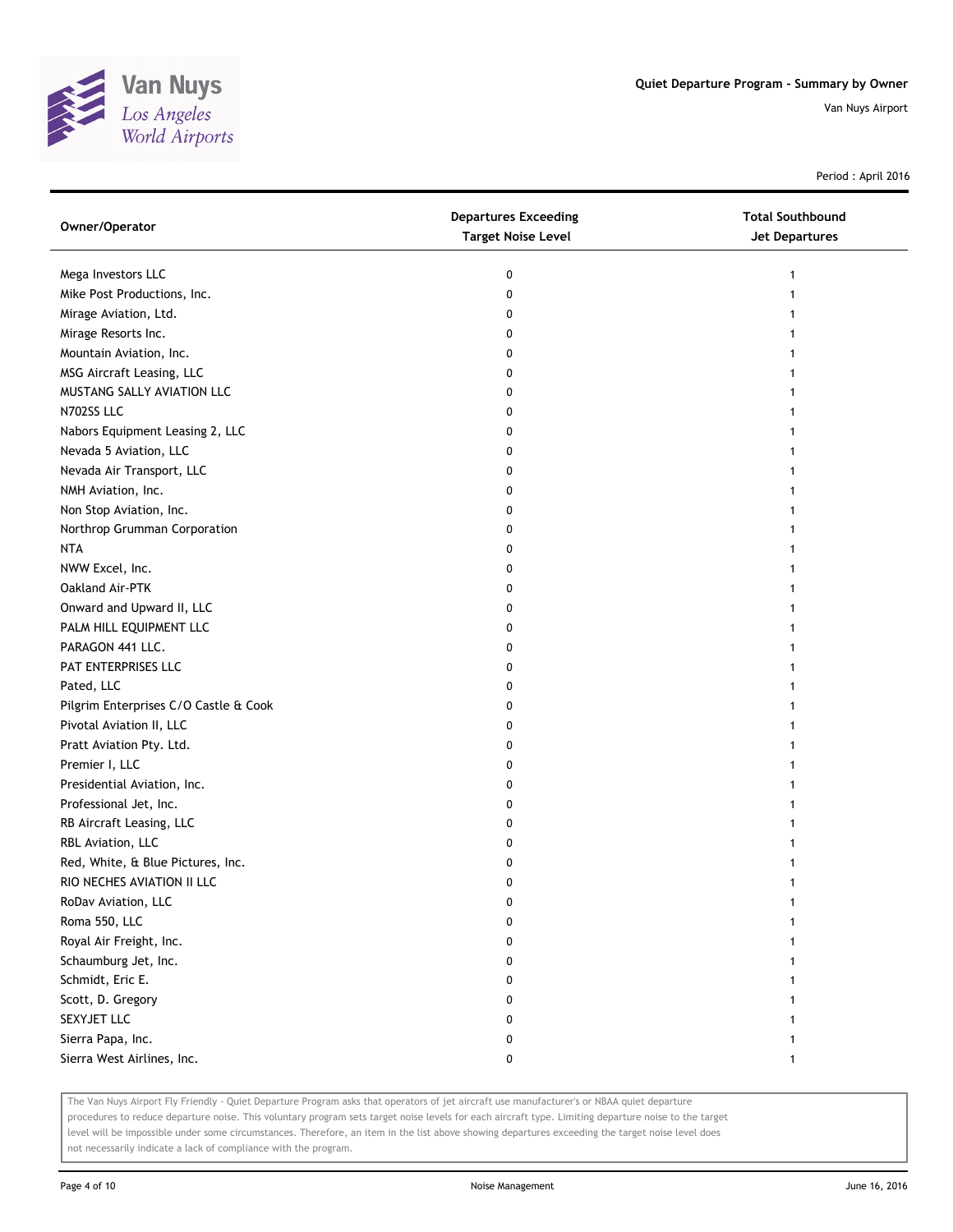

Period : April 2016

| Owner/Operator                          | <b>Departures Exceeding</b><br><b>Target Noise Level</b> | <b>Total Southbound</b><br>Jet Departures |
|-----------------------------------------|----------------------------------------------------------|-------------------------------------------|
| Skybird Aviation                        | 0                                                        | 1                                         |
| <b>Smart Aviation Company</b>           | 0                                                        |                                           |
| SOVEREIGN ASSET CO LLC                  | 0                                                        |                                           |
| Sterling Aviation, LLC                  | 0                                                        |                                           |
| Stream Enterprises, LLC                 | 0                                                        |                                           |
| Sunrise Enterprises, LLC                | 0                                                        |                                           |
| Swift Air, LLC                          | 0                                                        |                                           |
| Swift Aircraft Management, LLC          | 0                                                        |                                           |
| T & A Aviation, LLC                     | 0                                                        |                                           |
| TC Air, LLC                             | 0                                                        |                                           |
| <b>TFT Aviation</b>                     | 0                                                        |                                           |
| The Anschutz Corporation                | 0                                                        |                                           |
| The Futura Corporation                  | 0                                                        |                                           |
| The Powell Group LLC                    | 0                                                        |                                           |
| <b>TIKCHIK LLC</b>                      | 0                                                        |                                           |
| TP Aviation, LLC                        | 0                                                        |                                           |
| Transportes Castores de Baja California | 0                                                        |                                           |
| Triangle Aircraft Services              | 0                                                        |                                           |
| True Aviation, Inc.                     | 0                                                        |                                           |
| TVPX Acquisitions, Inc.                 | 0                                                        |                                           |
| University of Arkansas, Fayetteville    | 0                                                        |                                           |
| Unknown                                 | 0                                                        |                                           |
| Valley Horizons, LLC                    | 0                                                        |                                           |
| VGH Aviation, LLC                       | 0                                                        |                                           |
| Victoria Racing, LLC                    | 0                                                        |                                           |
| Victory Management Leasing, Inc.        | 0                                                        |                                           |
| Viper Aviation                          | 0                                                        |                                           |
| VISTAJET Luftfahrtunternehmen GmbH      | 0                                                        |                                           |
| VOODOO6                                 | 0                                                        |                                           |
| Wasatch Aviation Group One, LLC         | 0                                                        |                                           |
| <b>Watts Brothers Aviation</b>          | 0                                                        |                                           |
| Wave Equity Partners, LLC               | 0                                                        |                                           |
| Wegmans Food Markets, Inc.              | 0                                                        | 1                                         |
| West Creek Aviation, LLC                | 0                                                        |                                           |
| White Pint Two, LLC                     | 0                                                        |                                           |
| Wing Aviation, LLC                      | 0                                                        |                                           |
| Xerox Corporation                       | 0                                                        |                                           |
| <b>ZELL SAMUEL</b>                      | 0                                                        |                                           |
| 1st Avenue TJC, LLC                     | 0                                                        | 2                                         |
| 5664, LLC                               | 0                                                        | $\overline{2}$                            |
| Acabel, LLC                             | 0                                                        | $\mathbf{2}$                              |

The Van Nuys Airport Fly Friendly - Quiet Departure Program asks that operators of jet aircraft use manufacturer's or NBAA quiet departure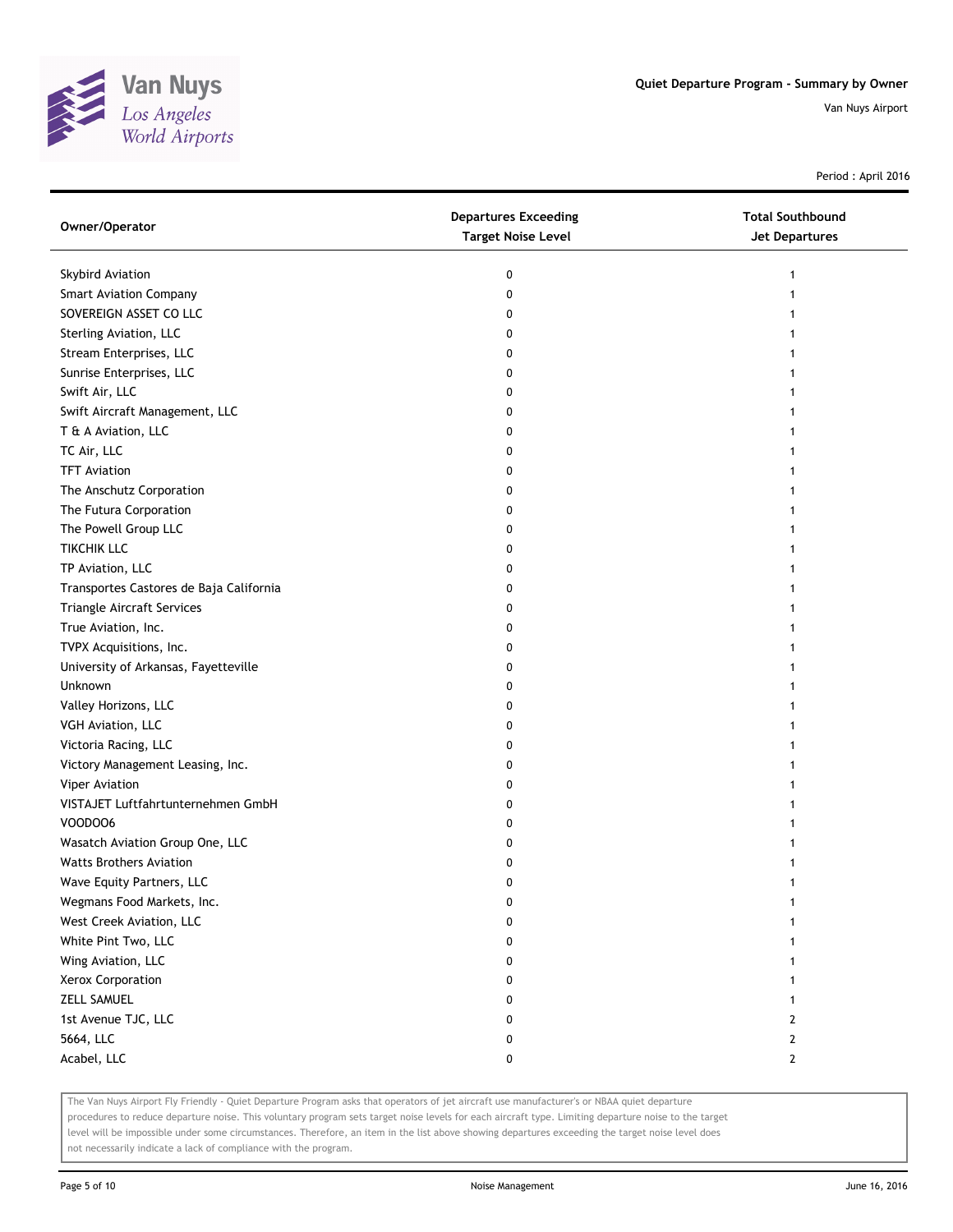

Period : April 2016

| Aerolineas Ejecutivas, SA de CV<br>0<br>2<br>Air 7 LLC<br>0<br>2 |  |
|------------------------------------------------------------------|--|
|                                                                  |  |
|                                                                  |  |
| Allen Lund Company, Inc.<br>0<br>2                               |  |
| Aviation Leasing Group, Inc.<br>$\overline{2}$<br>0              |  |
| BKF Aviation, Ltd.<br>0<br>2                                     |  |
| Burnett Aviation Company, Inc.<br>0<br>2                         |  |
| Canyon Partners, LLC<br>0<br>2                                   |  |
| Casey Company<br>0<br>2                                          |  |
| Cessna Aircraft Company<br>0<br>$\overline{2}$                   |  |
| Clear Channel Communication, Inc.<br>$\overline{2}$<br>0         |  |
| Colony Capital, LLC<br>$\overline{2}$<br>0                       |  |
| Conyan Aviation, Inc.<br>0<br>2                                  |  |
| Corporate Fleet Services, LLC<br>0<br>2                          |  |
| Cove Aviation Partners, LLC<br>$\overline{2}$<br>0               |  |
| Diamond Aviation<br>0<br>2                                       |  |
| Executive Flight Services, Inc.<br>0<br>2                        |  |
| F. Korbel & Brothers, Inc.<br>0<br>2                             |  |
| Falcon Landing, LLC<br>$\overline{2}$<br>0                       |  |
| Flexjet<br>0<br>$\overline{2}$                                   |  |
| Flightexec<br>$\overline{2}$<br>0                                |  |
| FltPlan.com<br>$\overline{2}$<br>0                               |  |
| Flynt Aviation, LLC<br>0<br>2                                    |  |
| Friedkin Aviation, Inc.<br>0<br>2                                |  |
| <b>Gulfstream Aerospace Corporation</b><br>$\overline{2}$<br>0   |  |
| Heights Aviation, LLC<br>0<br>2                                  |  |
| Hillier, Ltd.<br>0<br>2                                          |  |
| J.F. Air, LLC<br>0<br>2                                          |  |
| JD ENTERPRISES LLC<br>0<br>2                                     |  |
| Jordan Aviation, LLC<br>$\overline{2}$<br>0                      |  |
| K2 INVESTMENT FUND LLC<br>0<br>2                                 |  |
| KJC ASSET MANAGEMENT LLC<br>0<br>2                               |  |
| Latitude 33 Consulting LLC<br>$\overline{2}$<br>0                |  |
| LJ60-266, LLC<br>0<br>2                                          |  |
| Maule Group, LLC<br>$\mathbf{2}$<br>0                            |  |
| <b>MGM Resorts International</b><br>$\mathbf{2}$<br>0            |  |
| <b>MITA TRUST</b><br>0<br>2                                      |  |
| National Flight, LLC<br>0<br>2                                   |  |
| New Vectors Aviation<br>0<br>2                                   |  |
| Owen Aviation, LLC<br>$\mathbf{2}$<br>0                          |  |
| Pacific Coast Jet, LLC<br>$\mathbf{2}$<br>0                      |  |
| PRIVATE JETS INC<br>$\mathbf{2}$<br>0                            |  |

The Van Nuys Airport Fly Friendly - Quiet Departure Program asks that operators of jet aircraft use manufacturer's or NBAA quiet departure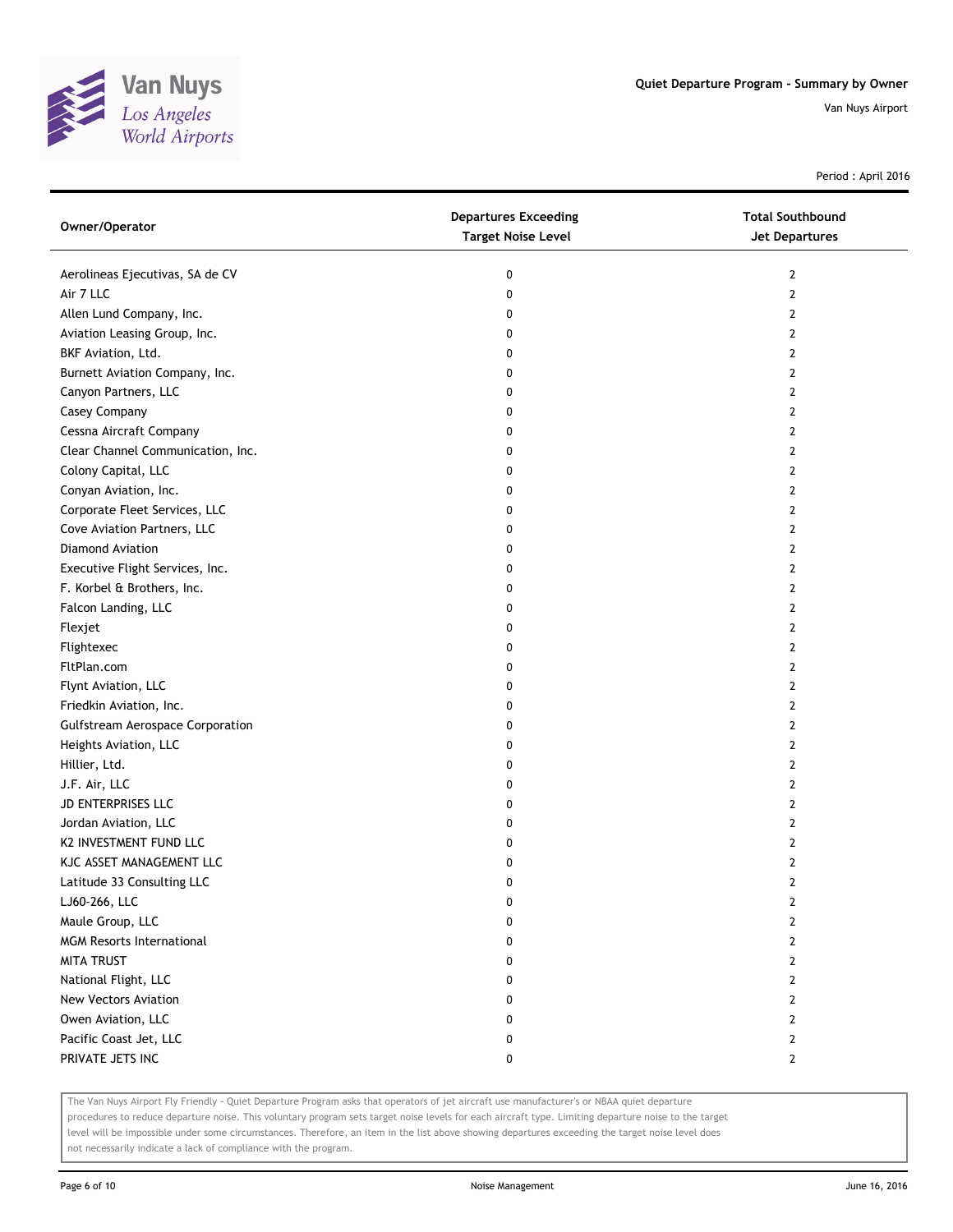

Period : April 2016

| Owner/Operator                        | <b>Departures Exceeding</b><br><b>Target Noise Level</b> | <b>Total Southbound</b><br>Jet Departures |
|---------------------------------------|----------------------------------------------------------|-------------------------------------------|
| Rainier Aviation, Inc.                | 0                                                        | 2                                         |
| Red Air, LLC.                         | 0                                                        | $\mathbf{2}$                              |
| Red Light Management                  | 0                                                        | 2                                         |
| Red Wing Aeroplane Co., LLC           | 0                                                        | $\overline{2}$                            |
| Regdalin Aviation, LLC                | 0                                                        | 2                                         |
| RG Aviation, LLC                      | 0                                                        | 2                                         |
| RWP Associates, Inc.                  | 0                                                        | 2                                         |
| SKA Consulting, LLC                   | 0                                                        | 2                                         |
| Sky River Consulting, LLC             | 0                                                        | 2                                         |
| Sky Trek Aviation, Inc.               | 0                                                        | 2                                         |
| Takle Management, LLC                 | 0                                                        | 2                                         |
| <b>Textron Aircraft Company</b>       | 0                                                        | 2                                         |
| The DIRECTV Group, Inc.               | 0                                                        | 2                                         |
| Tony Robbins Productions, Inc.        | 0                                                        | $\mathbf{2}$                              |
| Ultra-Lux Jets, Inc.                  | 0                                                        | 2                                         |
| VCS Air, LLC                          | 0                                                        | 2                                         |
| VIRGIN BLUE AIRLINES Pty Ltd          | 0                                                        | 2                                         |
| Wal-Mart Stores Inc                   | 0                                                        | 2                                         |
| WELLS FARGO BANK NORTHWEST NA TRUSTEE | 0                                                        | 2                                         |
| Westfield Aviation, Inc. Pty. Ltd.    | 0                                                        | 2                                         |
| <b>Wilshire Associates</b>            | 0                                                        | $\overline{2}$                            |
| WIV Air, LLC                          | 0                                                        | 2                                         |
| ZMG Aviation, LLC                     | 0                                                        | 2                                         |
| Adams Office, LLC                     | 0                                                        | 3                                         |
| Air Kaitar, LLC                       | 0                                                        | 3                                         |
| Air Rutter International              | 0                                                        | 3                                         |
| ATI Jet, Inc.                         | 0                                                        | 3                                         |
| Business Jet Managers, Inc.           | 0                                                        | 3                                         |
| CSC Transport, Inc.                   | 0                                                        | 3                                         |
| CTP Aviation, LLC                     | 0                                                        | 3                                         |
| GNLD International, LLC               | 0                                                        | 3                                         |
| Heir to Air, Inc.                     | 0                                                        | 3                                         |
| Jet Aviation Flight Services          | 0                                                        | 3                                         |
| Jet Aviation/Van Nuys                 | 0                                                        | 3                                         |
| Jet Link Investments, Inc.            | 0                                                        | 3                                         |
| Jet Tech Ltd.                         | 0                                                        | 3                                         |
| Johnson Controls, Inc.                | 0                                                        | 3                                         |
| Journey Aviation, LLC                 | 0                                                        | 3                                         |
| JS CJ3 LLC                            | 0                                                        | 3                                         |
| Komar Aviation Group                  | 0                                                        | 3                                         |
| KW Flight, LLC                        | 0                                                        | 3                                         |

The Van Nuys Airport Fly Friendly - Quiet Departure Program asks that operators of jet aircraft use manufacturer's or NBAA quiet departure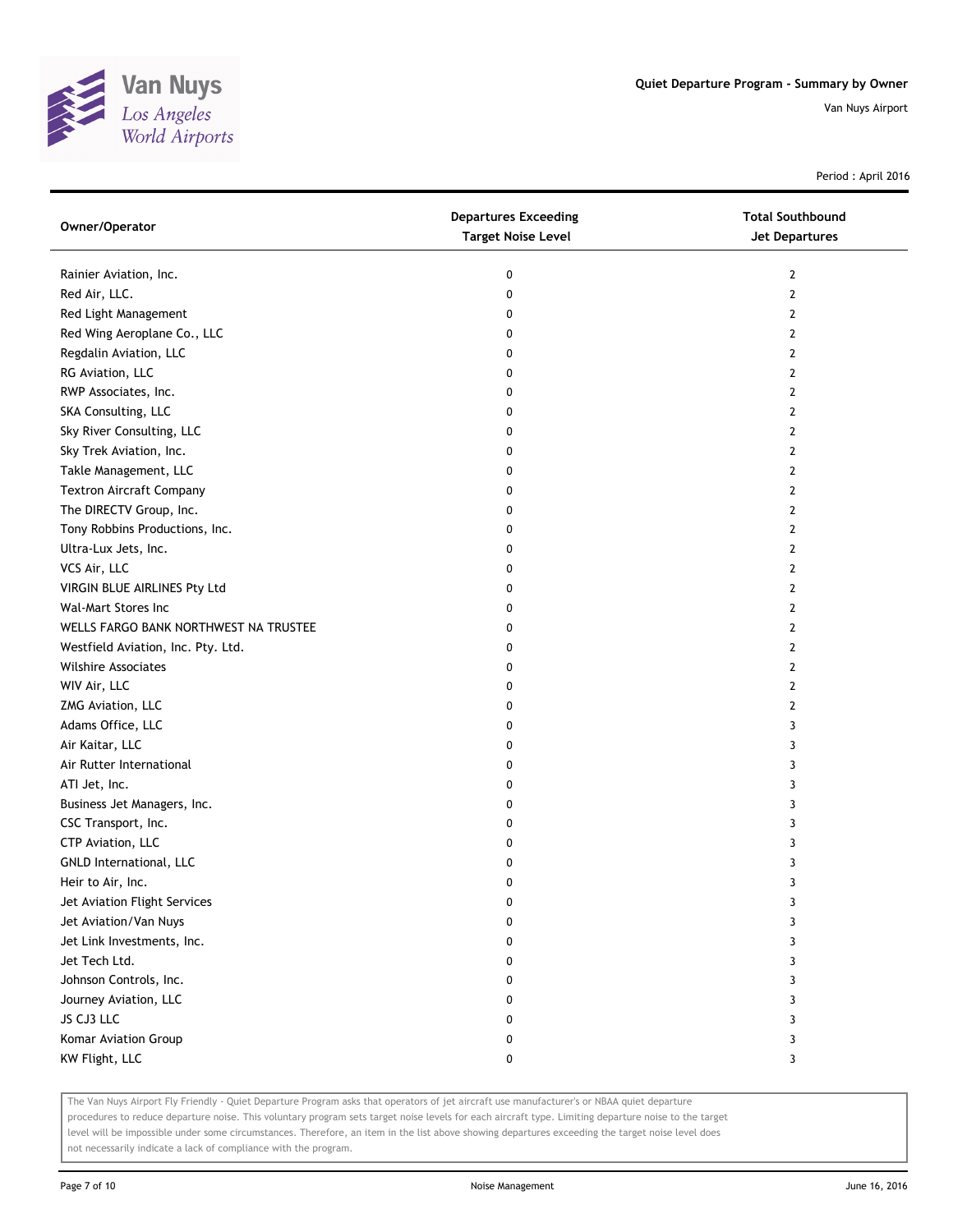

Period : April 2016

| Owner/Operator                        | <b>Departures Exceeding</b><br><b>Target Noise Level</b> | <b>Total Southbound</b><br>Jet Departures |
|---------------------------------------|----------------------------------------------------------|-------------------------------------------|
| Leonard Green & Partners, LLC         | 0                                                        | 3                                         |
| LNW Consulting, LLC                   | 0                                                        | 3                                         |
| MC Group                              | 0                                                        | 3                                         |
| Michael Dorn                          | 0                                                        | 3                                         |
| N36MU, LLC                            | 0                                                        | 3                                         |
| NantWorks, LLC                        | 0                                                        | 3                                         |
| Oakmont Corporation                   | 0                                                        | 3                                         |
| PMC Global, Inc.                      | 0                                                        | 3                                         |
| Raspberry Consulting, LLC             | 0                                                        | 3                                         |
| Regency Air, LLC                      | 0                                                        | 3                                         |
| Roaring Springs Ranch, Inc.           | 0                                                        | 3                                         |
| Santa Barbara Executive Jet           | 0                                                        | 3                                         |
| <b>Starbase Aviation</b>              | 0                                                        | 3                                         |
| Swift Aviation Management, Inc.       | 0                                                        | 3                                         |
| The Employers Benefit Group, LLC      | 0                                                        | 3                                         |
| Trijet Aviation Management, LLC       | 0                                                        | 3                                         |
| Velox Aircraft, LLC                   | 0                                                        | 3                                         |
| <b>ZC</b> Aviation                    | 0                                                        | 3                                         |
| Advanced Air Management, Inc.         | 0                                                        | 4                                         |
| A-Ron Resources, LLC                  | 0                                                        | 4                                         |
| Blue Sky 45, LLC                      | 0                                                        | 4                                         |
| BM Jet Aviacion Privada del Med. Occ. | 0                                                        | 4                                         |
| Bombardier Aerospace Corp             | 0                                                        | 4                                         |
| Corporate Flight International        | 0                                                        | 4                                         |
| DeBritton Aviation, Ltd.              | 0                                                        | 4                                         |
| Executive Jet Management              | 0                                                        | 4                                         |
| <b>Global Exec Aviation</b>           | 0                                                        | 4                                         |
| Hollister Aviation, LLC               | 0                                                        | 4                                         |
| Jet Aviation Business Jets, Inc.      | 0                                                        | 4                                         |
| Jet Set Aircraft, Inc.                | 0                                                        | 4                                         |
| Jimmy Jets, Inc.                      | 0                                                        | 4                                         |
| M & I Marshall & Ilsley Bank          | 0                                                        | 4                                         |
| Morningstar Partners, Ltd.            | 0                                                        | 4                                         |
| <b>NVJETS</b>                         | 0                                                        | 4                                         |
| Occidental Petroleum Corporation      | 0                                                        | 4                                         |
| Paragon Airways                       | 0                                                        | 4                                         |
| Paragon Transport Management, LLC     | 0                                                        | 4                                         |
| Platinum Equity, LLC                  | 0                                                        | 4                                         |
| SMRK, LLC                             | 0                                                        | 4                                         |
| Tull Family Trust C/O Mickey Segal    | 0                                                        | 4                                         |
| Worldwide Jet Charter, Inc.           | 0                                                        | 4                                         |

The Van Nuys Airport Fly Friendly - Quiet Departure Program asks that operators of jet aircraft use manufacturer's or NBAA quiet departure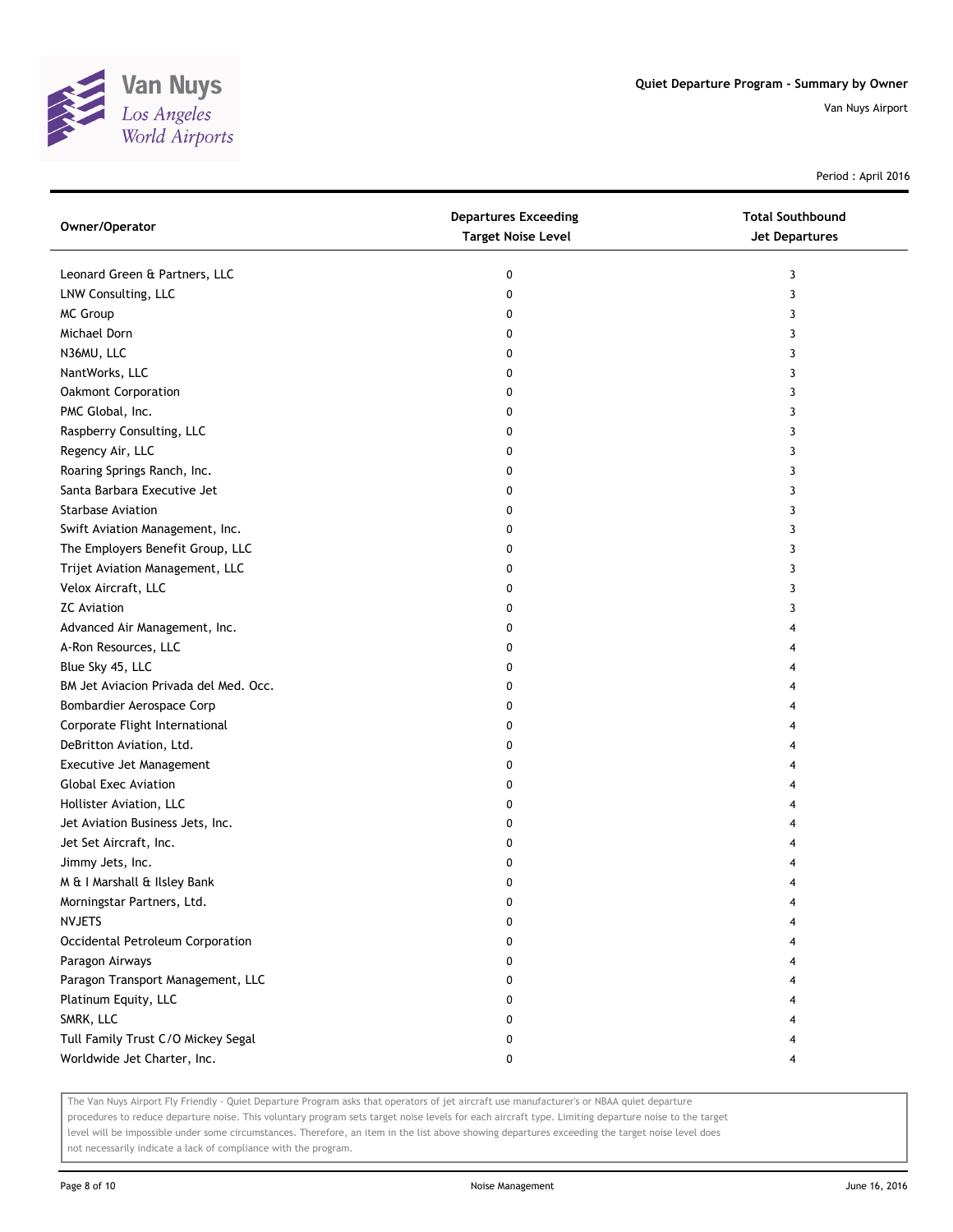

Period : April 2016

| Owner/Operator                                     | <b>Departures Exceeding</b><br><b>Target Noise Level</b> | <b>Total Southbound</b><br><b>Jet Departures</b> |
|----------------------------------------------------|----------------------------------------------------------|--------------------------------------------------|
| Delta Private Jets                                 | 0                                                        | 5                                                |
| Desert Jet, LLC                                    | 0                                                        | 5                                                |
| K/S Aviation, LLC                                  | 0                                                        | 5                                                |
| Paramount Pictures Corporation                     | 0                                                        | 5                                                |
| Sands Aviation, LLC                                | 0                                                        | 5                                                |
| SULLY AVIATION LLC                                 | 0                                                        | 5                                                |
| Windsor Jet Management                             | 0                                                        | 5                                                |
| Aeropremiere, LLC                                  | 0                                                        | 6                                                |
| Air Lease Corporation                              | 0                                                        | 6                                                |
| Avalon Capital Group, LLC                          | 0                                                        | 6                                                |
| Latitude 33 Aviation LLC                           | 0                                                        | 6                                                |
| Moelis & Company Manager, LLC                      | 0                                                        | 6                                                |
| Newsflight, Inc.                                   | 0                                                        | 6                                                |
| West Coast Charters, LLC                           | 0                                                        | 6                                                |
| MAC Aircraft Sales, LLC                            | 0                                                        | 7                                                |
| Meridian Air Charter                               | 0                                                        | 7                                                |
| Space Exploration Technologies                     | 0                                                        | 7                                                |
| <b>Tutor-Saliba Corporation</b>                    | 0                                                        | 8                                                |
| Worldwide Jet Charter, LLC                         | 0                                                        | 8                                                |
| <b>AVJET Corporation</b>                           | 0                                                        | 9                                                |
| Gama Charters, Inc.                                | 0                                                        | 9                                                |
| <b>Solairus Aviation</b>                           | 0                                                        | 9                                                |
| Caesars Entertainment Operating Co., Inc           | 0                                                        | 10                                               |
| <b>Flight Options</b>                              | 0                                                        | 10                                               |
| Morningstar Partners, Ltd., DBA Auroa Jet Partners | 0                                                        | 10                                               |
| Prime Jet, LLC                                     | 0                                                        | 10                                               |
| Landmark Aviation                                  | 0                                                        | 12                                               |
| Travel Management Company, Ltd                     | 0                                                        | 12                                               |
| Executive Jet Management, Inc.                     | 0                                                        | 13                                               |
| Sun Air Jets, LLC                                  | 0                                                        | 13                                               |
| Wonderful Citrus Aviation                          | 0                                                        | 13                                               |
| Aviation Consultants, Inc.                         | 0                                                        | 15                                               |
| Flexjets                                           | 0                                                        | 15                                               |
| Silver Air                                         | 0                                                        | 15                                               |
| <b>STA Jets</b>                                    | 0                                                        | 23                                               |
| <b>UNKNOWN</b>                                     | 0                                                        | 23                                               |
| Dreamline Aviation, LLC                            | 0                                                        | 28                                               |
| Trans-Exec Air Service, Inc.                       | 0                                                        | 34                                               |
| Chrysler Aviation, Inc.                            | 0                                                        | 38                                               |
| Pegasus Elite Aviation                             | 0                                                        | 40                                               |
| JetSuite                                           | 0                                                        | 54                                               |

The Van Nuys Airport Fly Friendly - Quiet Departure Program asks that operators of jet aircraft use manufacturer's or NBAA quiet departure